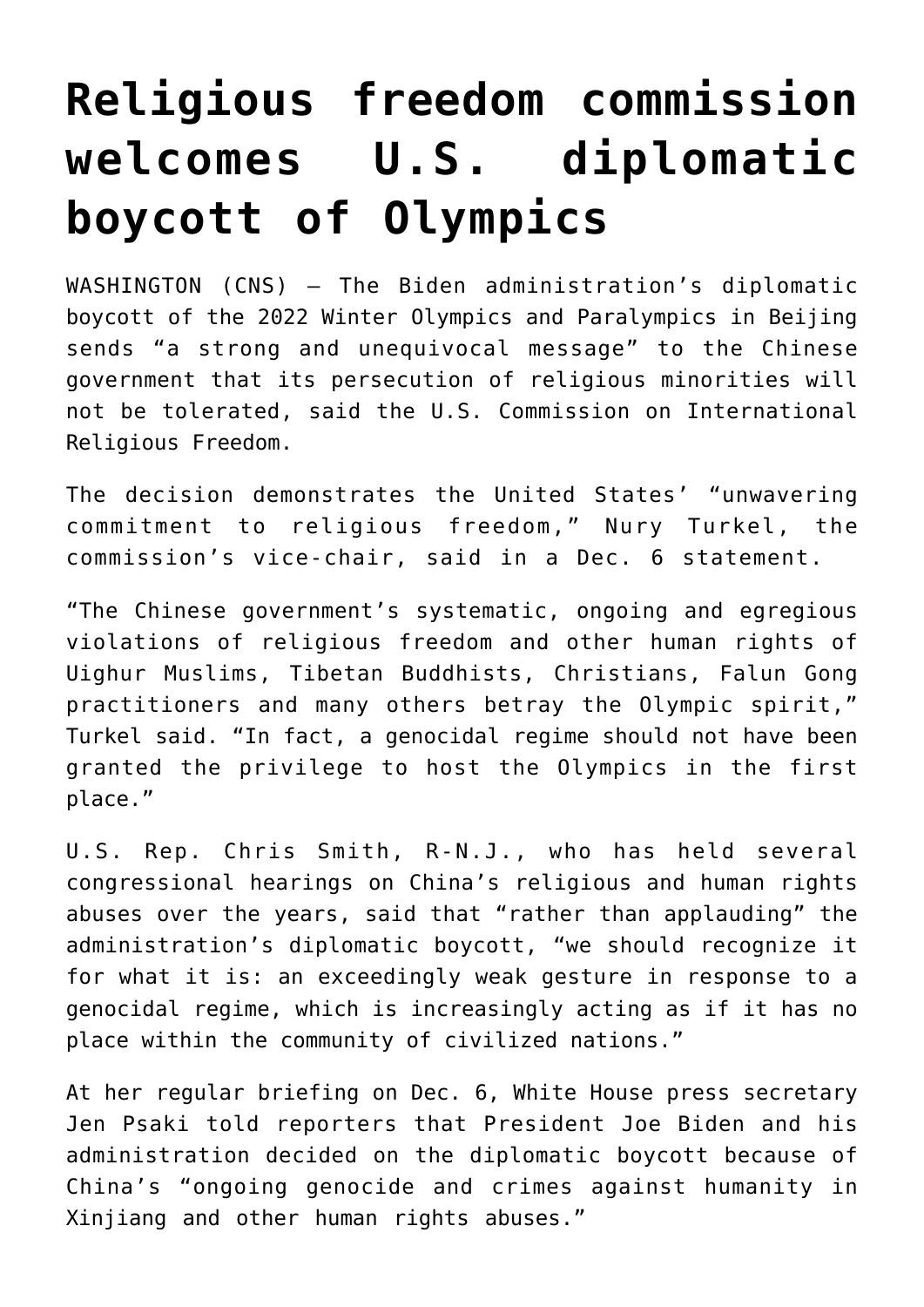The boycott does not extend to U.S. athletes, Psaki said.

The last time the U.S. implemented a full boycott against the Olympics was in 1980 under President Jimmy Carter. Moscow was hosting the Summer Games and Carter announced the boycott after the Soviet Union invaded Afghanistan.

"The athletes on Team USA have our full support," Psaki said. "We will be behind them 100% as we cheer them on from home. We will not be contributing to the fanfare of the Games."

"U.S. diplomatic or official representation would treat these Games as business as usual in the face of the PRC's egregious human rights abuses and atrocities in Xinjiang. And we simply can't do that," she said.

Biden has told China's President Xi Jinping that "standing up for human rights is in the DNA of Americans," Psaki added. "We have a fundamental commitment to promoting human rights. And we feel strongly in our position, and we will continue to take actions to advance human rights in China and beyond."

A month earlier, when Biden raised the possibility of a diplomatic boycott of the Olympics, China said it would take "resolute countermeasures" if such a boycott were implemented.

At a Dec. 6 news conference, Zhao Lijian, spokesman for the Chinese Foreign Ministry, called the diplomatic boycott "a stain on the spirit of the Olympic charter" and a "sensationalist and politically manipulative" move carried out by U.S. politicians.

The U.S. Commission on International Religious Freedom is among a number of organizations, including human rights groups, that have been calling on the U.S. not to send government officials to the Games "if the Chinese government's crackdown on religious freedom continues."

In its 2021 annual report, the commission recommended the U.S.